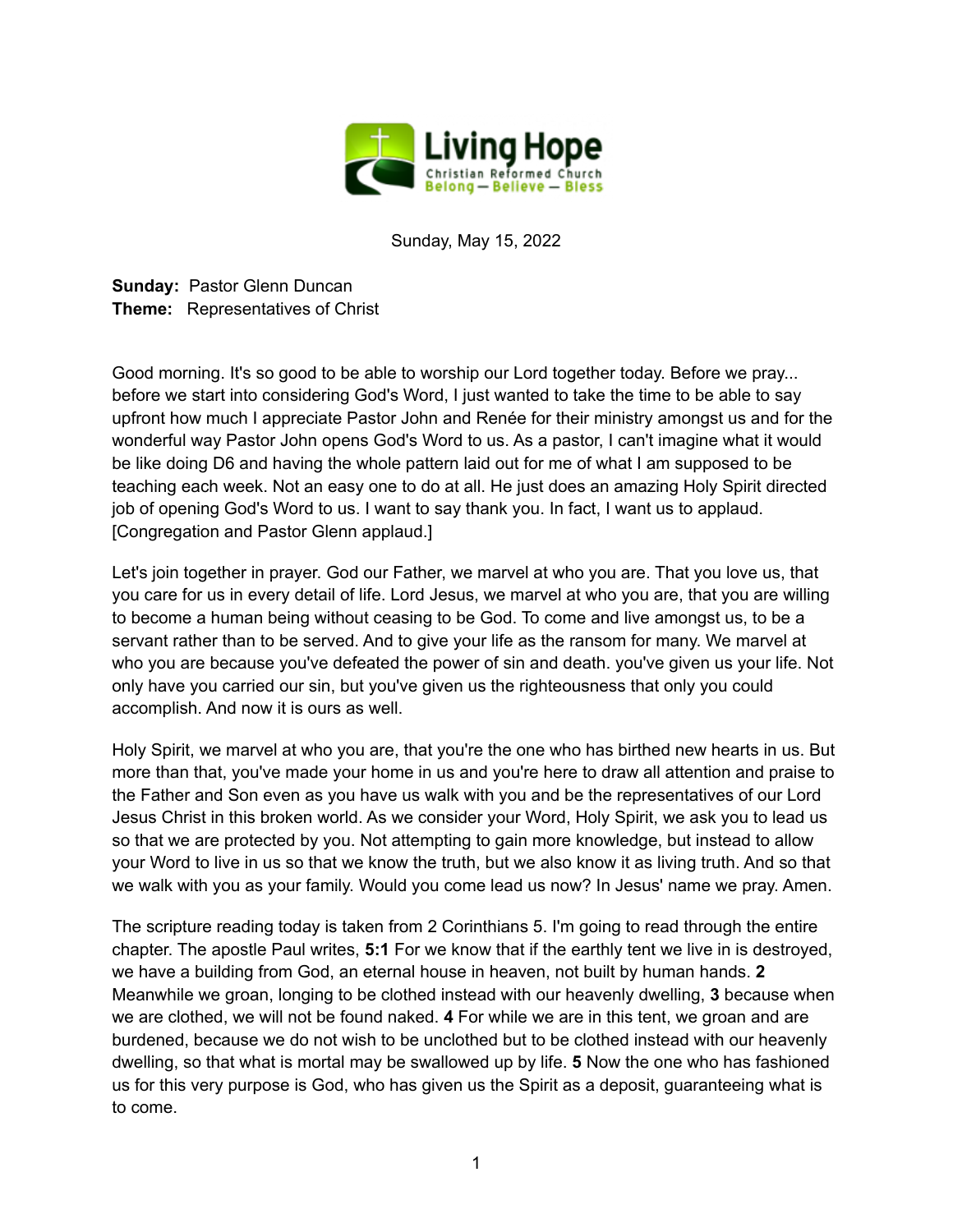**6** Therefore we are always confident and know that as long as we are at home in the body we are away from the Lord. **7** For we live by faith, not by sight. **8** We are confident, I say, and would prefer to be away from the body and at home with the Lord. **9** So we make it our goal to please him, whether we are at home in the body or away from it. **10** For we must all appear before the judgment seat of Christ, so that each of us may receive what is due us for the things done while in the body, whether good or bad.

**11** Since, then, we know what it is to fear the Lord, we try to persuade others. What we are is plain to God, and I hope it is also plain to your conscience. **12** We are not trying to commend ourselves to you again, but are giving you an opportunity to take pride in us, so that you can answer those who take pride in what is seen rather than in what is in the heart. **13** If we are "out of our mind," as some say, it is for God; if we are in our right mind, it is for you. **14** For Christ's love compels us, because we are convinced that one died for all, and therefore all died. **15** And he died for all, that those who live should no longer live for themselves but for him who died for them and was raised again.

**16** So from now on we regard no one from a worldly point of view. Though we once regarded Christ in this way, we do so no longer. **17** Therefore, if anyone is in Christ, the new creation has come: The old has gone, the new is here! **18** All this is from God, who reconciled us to himself through Christ and gave us the ministry of reconciliation: **19** that God was reconciling the world to himself in Christ, not counting people's sins against them. And he has committed to us the message of reconciliation. **20** We are therefore Christ's ambassadors, as though God were making his appeal through us. We implore you on Christ's behalf: Be reconciled to God. **21** God made him who had no sin to be sin for us, so that in him we might become the righteousness of God.

This is the Word of the Lord. Thanks be to God.

The passage is about worldview. Every one of us has a worldview. Some people have thought about it and nurtured it and other people are totally unaware of it. But worldview is how we live. It's how we make some sense or no sense at all of what's going on in the world all around us. It's what leads us to how we live and the things that we do. So worldview needs to be something that we take very seriously and don't just let it happen. But we start to think about it and process it and let it be how we direct our lives. With the right worldview, we can start to answer questions about what's really going on in the world around us. What is wrong with our world?

Well, it's filled with beauty, and wonder, amazing things in it. Good things in it. But we also know it's broken. We also know it doesn't work the way it should. COVID-19, the war in Ukraine. I don't know whether you heard about the mass shooting yesterday in Buffalo. Our world is broken. Our worldview allows us to understand what's going on and why. But us... people who are a new creation in Christ. When you first come to new life in Jesus, it's so exciting.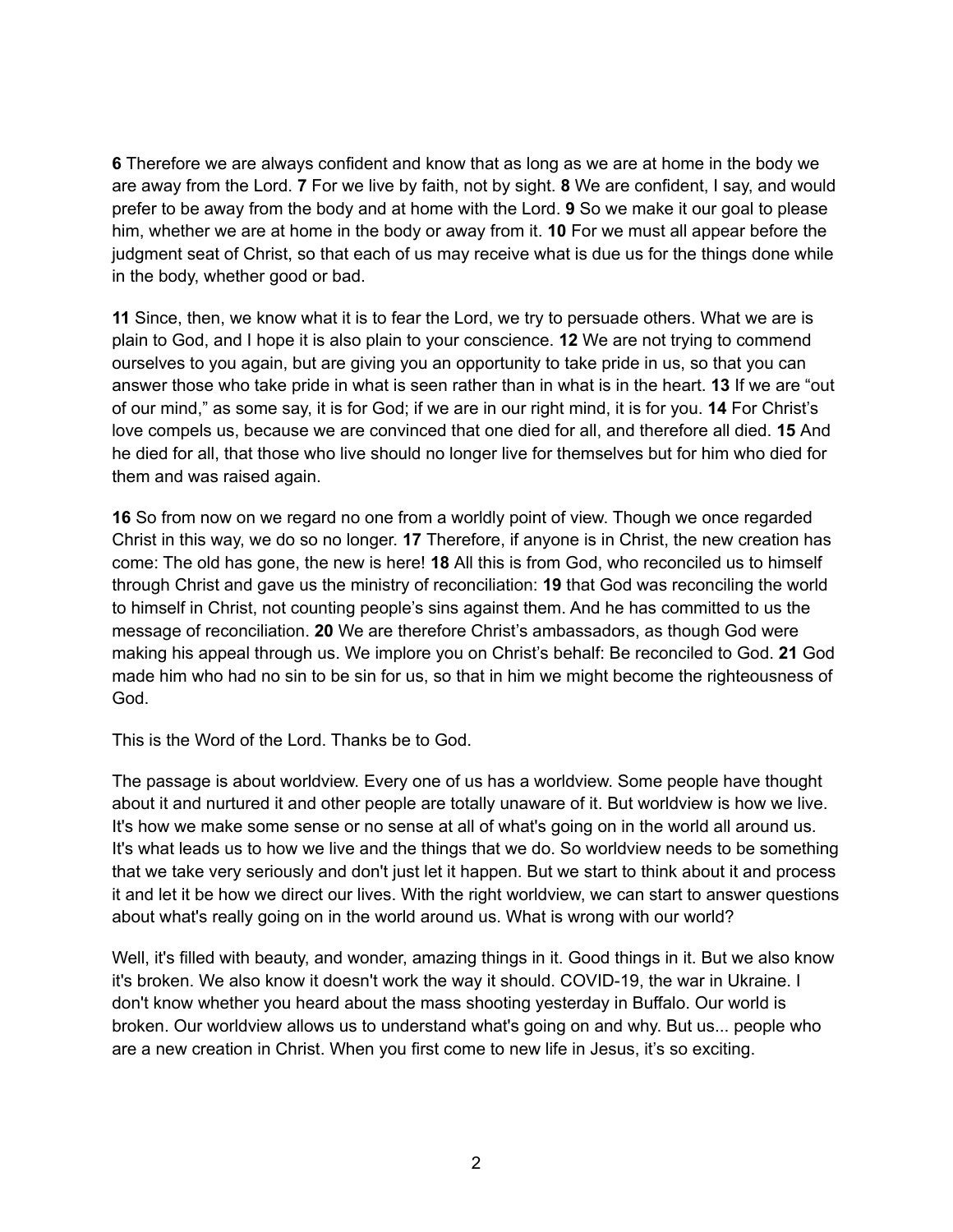If you've come to Christ as an adult, the world starts to look different. You start to see things with greater clarity. You realize you've become a brand new person. And yet at the same time as a brand new person, it feels like some of the things you were stuck with before, you're still stuck. Some of the things don't seem to work the way they should. Prayer. How does that work? Does it work? Worldview lets you know if the worldview is accurate. What's going on, not only with our broken world, but allows us to see who we are truly in Christ. And that's what Paul's presenting for us in this passage.

The first one really has to do with home. Paul wants us to know that this world is where God wants us to be - we're not here by accident - but it's not home. Home actually is a person. Home actually is Jesus. And when we come to know him and live with him, we have come home. This world is broken. This world doesn't work the way it's supposed to. We're right back to Adam and Eve, and God warned them, "If you don't keep me as the center of your life, then you will die." And in fact, that's what happened. That's why our world is in such brokenness, such strife. Paul wants us to know... and we'll get into more of what God has for us to do... but he wants us to know that if we have relationship with Jesus, we are home. And in that relationship with Jesus, he wants his kingdom to come here. He wants people to be set free, but this world is not our home.

If you stop and think about it, you realize that's the case because it's temporary. No matter how long we're here, it's still not our home. We're made for an eternal home. A home not made by human hands, but the one that Abraham was looking for. He knew that as he was traveling, as he came from the Chaldees, as he moved into what is now Israel, that that still was not his home. He was in fact traveling to a home that's made by God that lasts forever. And we're made for that.

We live in a very strange time. The last century has been unlike any other time in the history of the world. But just in Western Europe and North America. Everywhere else is just the way it's always been. Somehow we have grown up believing that we can live our lives free from pain. Somehow we have grown up having things so good that we almost think this is heaven until of course, things start to fall apart like a pandemic or something else that gets out of our control. People talk about their dream home. People talk about the things that they want to see done.

There's an ad on TV right now that makes me laugh in cynicism. Ewan McGregor is walking around through all of these different scenes and he's talking about what people do to try to find some sort of contentment and purpose in what they're looking for. "So you can buy a bigger TV or the flatter screen. There's all kinds of stuff you can get. There's all kinds of things that you can strive for in life and you can have them, but when you get to the end of your life, what's going to really matter?" His answer is, "What's really going to matter is where you went." [Laughing.] "Oh yah, I'm sick on my deathbed. I'm so glad that I went to whatever and saw that."

Our home is with our Lord. The home that's coming is beyond anything we can possibly imagine. So dream big. Start to think about the wonder of being with our God. We're not good at imagining it. I've heard people say, "What's the big deal about heaven? Who really wants to go there? You're gonna sit on a cloud with a harp in your hand and you're gonna do that forever."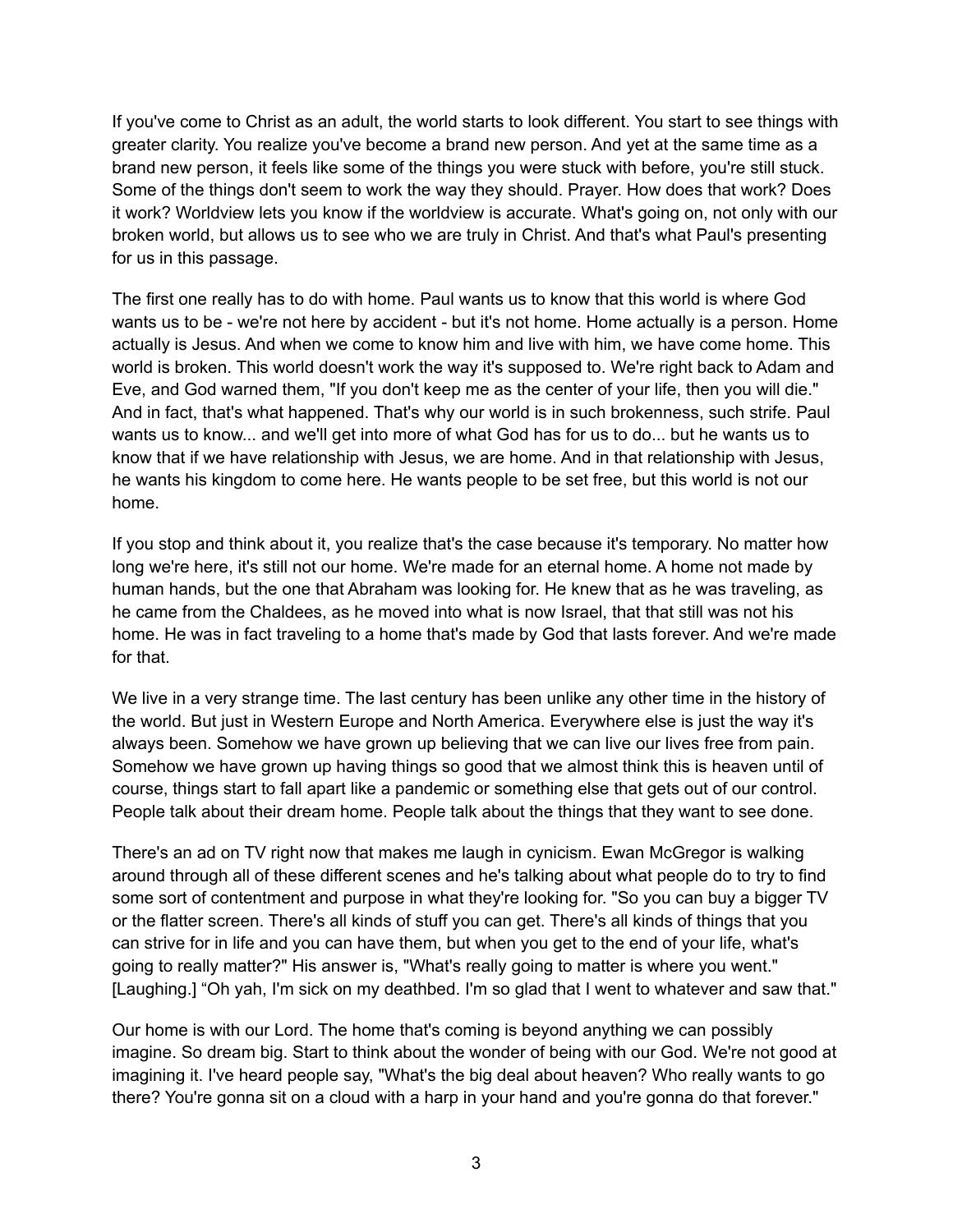Blah. Let's start to think about what it's really going to be. You're with him. His arms are around you and he's showing you all the vastness of everything that's flowing from the heart of God. He's a Creator. He's a life giver. He bursts forth with life. He wants us to join him in whatever those purposes will be and seeing all of his creation become what it can be.

He'll put some things in motion and let us join him in nurturing those things. He'll allow us to spend all of eternity with him, but also with each other. We'll start to discover the wonder of who God is, but also the wonder of who you are. You'll spend eternity discovering that person next to you who belongs to Jesus is a reflection of who God is. And it's going to take you eternity to discover that person, as well as the billions of others who are going to be with him.

Worship will flow from your heart. You'll be free from thinking about yourself. You'll be so alive that it won't even occur to you whether or not you're happy. It'll just be flowing from you, as you're busy caring for everyone else around you and the creation of our God which is limitless. Heaven, because of who Jesus is, because of him, is our home.

So Paul wants us to really think about this home by looking at who Jesus is. He says in verse 16... "We no longer regard people the way we used to. Though we once looked at Christ in this way, we do so no longer." What he's saying is when Jesus came to this earth, people who were around him thought he was just like you and me. Until of course, they got to know him and they got to see him in action. So they listened to what he said and they saw how he lived and the way he cared for people.

Then they started to think, "Well, okay, so he's not like you and me. He's a whole lot nicer, he does a lot more stuff, he heals the sick, and he can even raise the dead. So, he's not quite like you and me, but he's still just one of us. He's a holy guy. Maybe he's one of the prophets." After a while, they started to think, "Maybe he's the Messiah." But they still didn't know what that meant. They still thought of him as an ordinary but holy person. Then he died to pay for the sin of the world. He carried the weight of the wrong of the world on himself and paid for our every selfish act by his good life. He sacrificed for us. Still, they didn't know exactly who he was.

But then he rose from the dead. The Father raised him and then he sent his Spirit. And then he put new hearts in people who put their trust in him and he gave his righteousness to everyone who belongs to him. And we could never look at him in the same way again because we realize he's God. That's a mind blower that he's God. But there's more to the mind blowing because he's also one of us. At the same time, fully God and fully human. We can never look at him in the same way again.

This God who has created us and whom we have sort of a love/hate relationship with him... this God chooses to become one of us and live amongst us and put up with us. He chooses to bring holiness right to where we are and to live amongst us. And he doesn't condemn us. Instead, what he does is he lives amongst us and gives us himself so that we can live. So if that's who he is, who are we? Why would he do that? Why would he choose to come and become one of us and live amongst us? I mean, he's complete in himself. He's holy. He's self-sustaining. He's the creator of everything. He's not created. He's the one who maintains everything.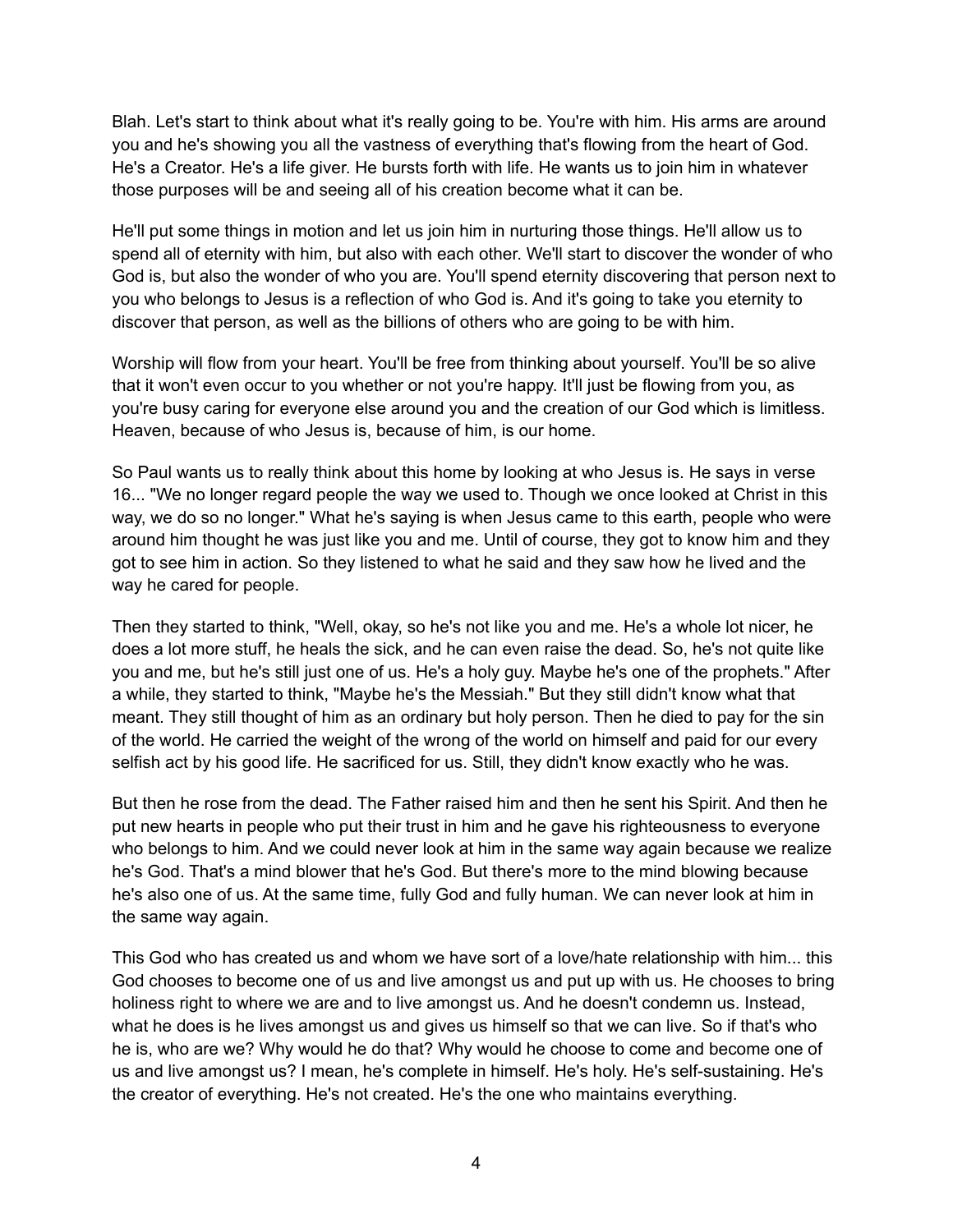He doesn't need anybody else. Why does he choose to come and live amongst us and become one of us for eternity to come? Fully God and fully human. Why would he do that? Who are we that he would do that? Paul says, "We no longer regard people the way that we used to." We no longer see them the way we used to. We used to see Christ like that. But we do so no longer and since we do so no longer, we can't see each other like that anymore. If Jesus did all this for us, there's got to be something really special about us. Do you get that? He paid the price for us. He sacrificed everything for us. He's God and He gave everything for us. So who are we? The people around us... we can no longer look at them in the same way.

C.S. Lewis got this idea. He understood. In a message that he gave called, "The Weight of Glory, he said, "There are no ordinary people. You have never talked to a mere mortal." He goes on in that message and he says, "If any of us could see someone in their resurrected glory, we will be tempted to fall at their feet and worship them. If any one of us could see someone who is separate from God, we would see a horror so terrible that we would have to turn away from it. But there are no ordinary people."

What does that mean? It means that when we're out on the street and we start to see the people around us... the people who are successful, rich, powerful, no matter how old or how young, no matter how broken, obviously broken, or broken in ways that you can't see... every single one of those people is precious to God beyond measure. Every single one.

Today, as I was driving down to church, driving along a two lane road that had a speed limit of 80 kilometers, somebody dared to be in front of me driving slower than the speed limit. "I've got important stuff to do today. I'm supposed to go to church and I'm supposed to preach. Don't they know that?" Have you ever been in this in Toronto? "I've got places to be, important things to do. And you're holding me back from it." "I'm going to a Blue Jay game and it's going to start in about 45 minutes and if you don't get out of my way, I'm going to be late and you're going to make me miss the opening pitch." "What's wrong with you? Get out of my way! You're holding me back."

Yet the people that are in those cars are precious beyond belief... or at the supermarket or pharmacy. "I've got things to do. Don't they know that? They should step out of line and let me get right up to the cash register so that I can pay for my stuff and get out of there, so I can get on with my important life. We've been in this line so long, some of them have been there for a very long time and I'm at the back of it." Are these people precious?

Well, when I start to think about Jesus and I start to think about the people in the line, my perspective starts to change. If I no longer can look at people the way I used to - because now I understand who Jesus is - then I can start to look at the people and start to see a difference - I can start to see with new eyes. I can start to treasure the people who are around me. Paul is saying it. Now that we know who Jesus is, we can no longer look at people in the same way.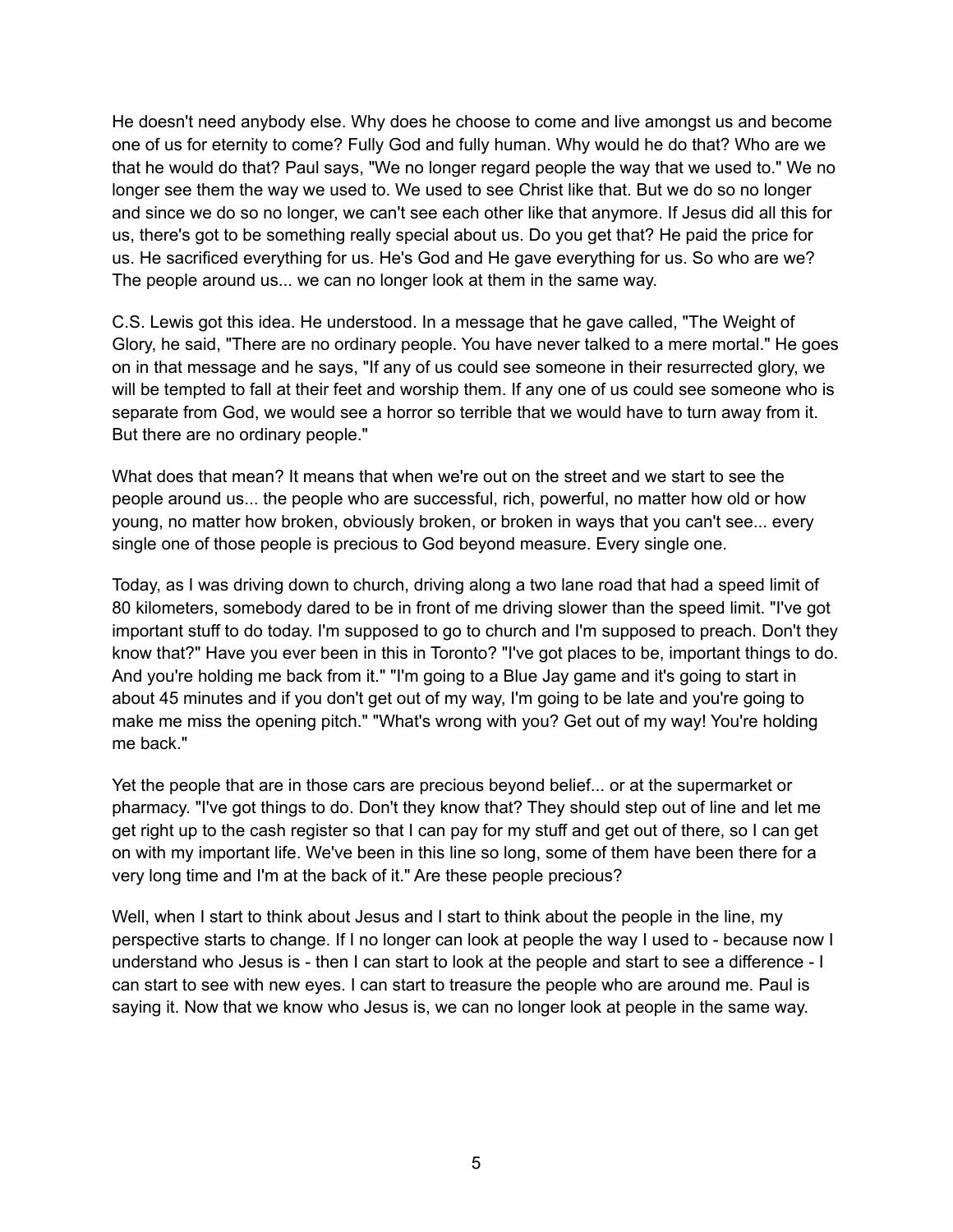But also beyond that, once we start to know who Jesus is, then we start to see some new things about ourselves. When we see what he has done, Paul then tells us, "Look at yourself to see who you are in him." And there is powerful information, a powerful life that God wants us to have as we look at this. So Paul says, "We can no longer look at people in the same way. Though we once regarded Christ in this way. But if anyone is in Christ, they are a new creation. The old is gone." It's gone. "The new has come." It's still connected to the home, it's still connected to worldview, but the new has come.

We're a new creation. We're not the people we used to be. Don't let the worldview around you tell you that you're... okay, so you're a nice person. You go to church and you try to do some of the things you're supposed to do... that's just so inadequate. It's laughable. Oh, no, you're not just a nice person trying to do good things and stumbling along. You're new. You're a brand new creation. You're not the person you used to be. "We've been crucified with Christ and we no longer live, but Christ lives in us and the life we now live, we live by the faith of the Son of God who loved us and gave himself for us." We are brand new, born again people. We're not the people that we used to be.

In verse 21 of that passage, Paul says something almost unbelievable. Jesus, who is fully God, Paul says, "became sin for us." We don't even know what that means. Jesus took the sin of the world and so carried it on himself that he took the penalty of all people for all time, past, present and whatever is still to come. He took it on himself.

It wasn't just sort of a casual thing. It says, "He became sin for us so that it would be paid for in full, not just in part, so that we would become the righteousness of God." Jesus is perfect. And everyone who is in him has been made perfect. If we can see who we are, that requires Holy Spirit's strength, there has to be revelation that takes place to know it, but it's available if you want it. If you want God to show you what he thinks of you and who you really are, you'll begin on a journey where he starts to show you who you really are, and you will begin to live. That is the truth, living, powerful. But then you'll also begin to live with purpose because he's inviting you to who he is and to join him in what he is doing in this broken world.

So from Ephesians 2:10 from the New Living Translation, "We are God's masterpiece." You maybe can't see how beautiful you are, but maybe you can if you look at other people. You're God's masterpiece made new in Christ Jesus so that we can do the good things he planned for us long ago. And here's what he planned for us. He planned for us that we would join him in his ministry of reconciliation. He's restored us to himself and he wants that restoring to himself to start to permeate what we do. He wants to give us peace. He wants us to be people who are filled with joy. So much that we can hardly contain it. He wants us to see our relationships with others restored and made healthy and he wants us to then be people who share that with others.

We are called to be God's ambassador as though God were making his appeal to people, "Come home." Live. Really live as though God were making his appeal through us and that is precisely what he's doing. God is at work. Right here, right now, all around us. If we're not aware of it, it's only because we're missing it. Not because it's not there.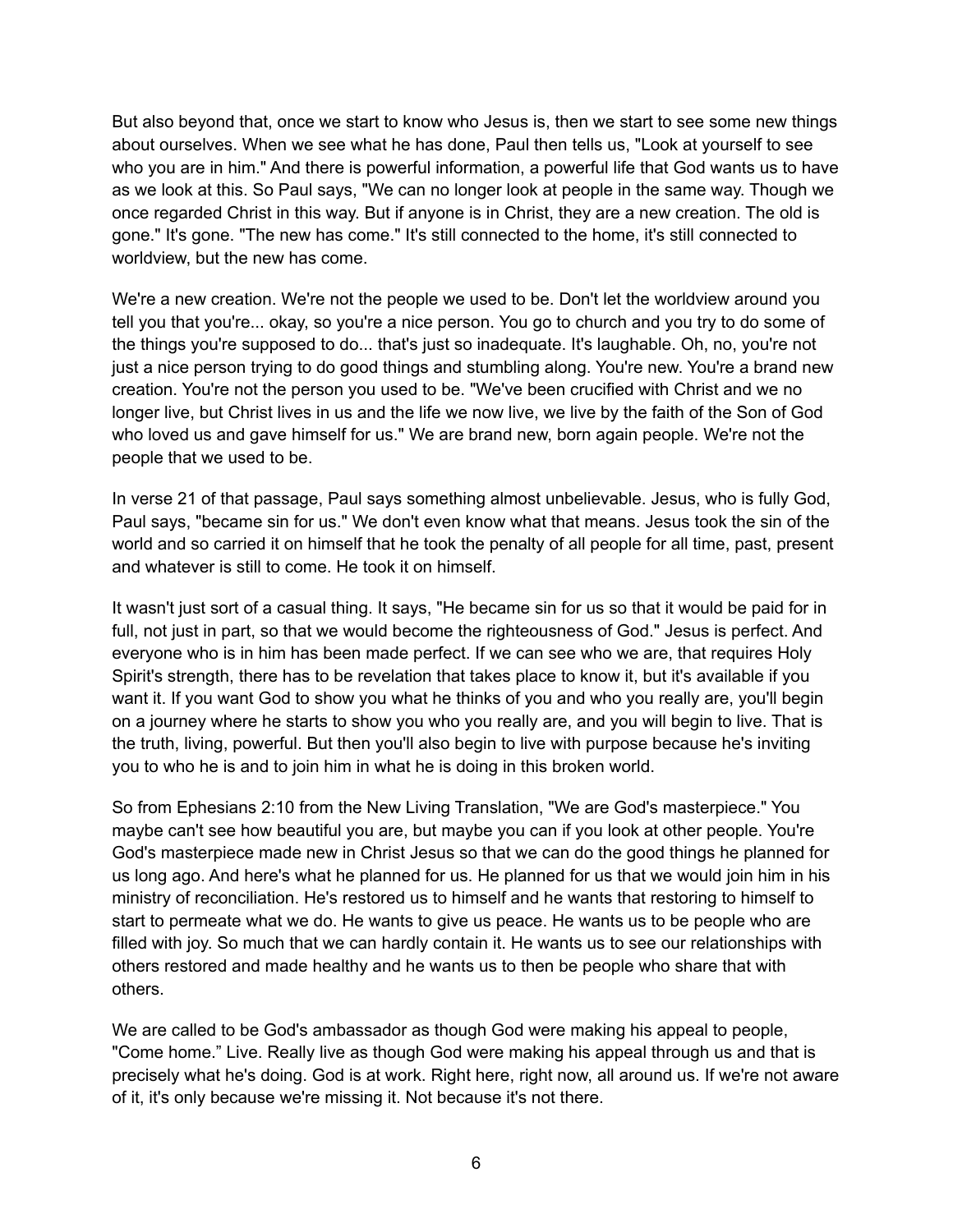He's at work, and he's at work in every single person. So God has some things that he does in this reconciliation. And here's some of them.

Jesus says it from John 5, "My Father is always at his work to this very day" and that is precisely what he's doing. We read about the coming of the Holy Spirit. Jesus teaches about that and in John 16 he says, "The Holy Spirit convicts people of sin." He awakens them to recognize what they try to push out all the time - that things aren't right. There needs to be some new work done in people's lives, to bring them to the place like in a pandemic where they know they're not in control and they need help.

He also convicts of righteousness - that there is a way to live that is right and healthy. That holiness is not something that is out there. It's not something that you go into a cathedral and see something that's awe inspiring and say, "That's holiness." It is that but holiness is for living, it's practical, it's everyday stuff. And to let people know this world isn't our home. There is a coming judgment, either for good or for bad, as Paul says in the passage we read. And that his work is to change people's hearts, to refine them and to shape them. But there's also a part for us in this reconciling.

Our part is to be done always, always, always in the strength of the Holy Spirit. It's not us drumming up our courage to go out and do something to convince people of things. It's us to walk with God and enjoy his presence, to know that we've been reconciled to God and so we have a treasure to share with other people that they can get in on. So our part - oh, man, this is this is evangelism, isn't it? [Congregation laughing.] This is telling other people about who Jesus is and inviting them to him. May I say that we as Living Hope have a bit of a problem with evangelism? Here's the problem. We're Canadians. [Laughing] As Canadians, we don't want to offend people. And we know there is sometimes some offense in the gospel. We are to live it but we have to explain it.

We have to have conversations with people and talk to them. God has never intended this to be a pain. He has intended it to be a joy. Because this is a life for people to set them free. So our part is to love people the way that God loves us. So we know we're to love God with all our beings and to love people in the same way. But Jesus actually ups it. He says, "In the same way that I have loved you, that's how you're to love one another."

Not trying to control people. Not trying to fix them, but loving them. So that requires that we cross divides. We have a lot of divides. Probably where you live, people live in their little cell. If you're in an apartment building, you hardly ever talk to the people even though you pass them in the halls. If you live in a neighborhood with housing, you hardly ever talk to people. Unless you have a dog, and then you talk to people about dogs. There are divides and our task simply is to cross them. To step across an informal line and just say, "Hi, I'm Glenn. Do you have a name?" Simply start to talk to people. Our part is seeing people with God's eyes so we can no longer look at Christ in the same way that we used to and we can no longer look at people in the same way that we used to.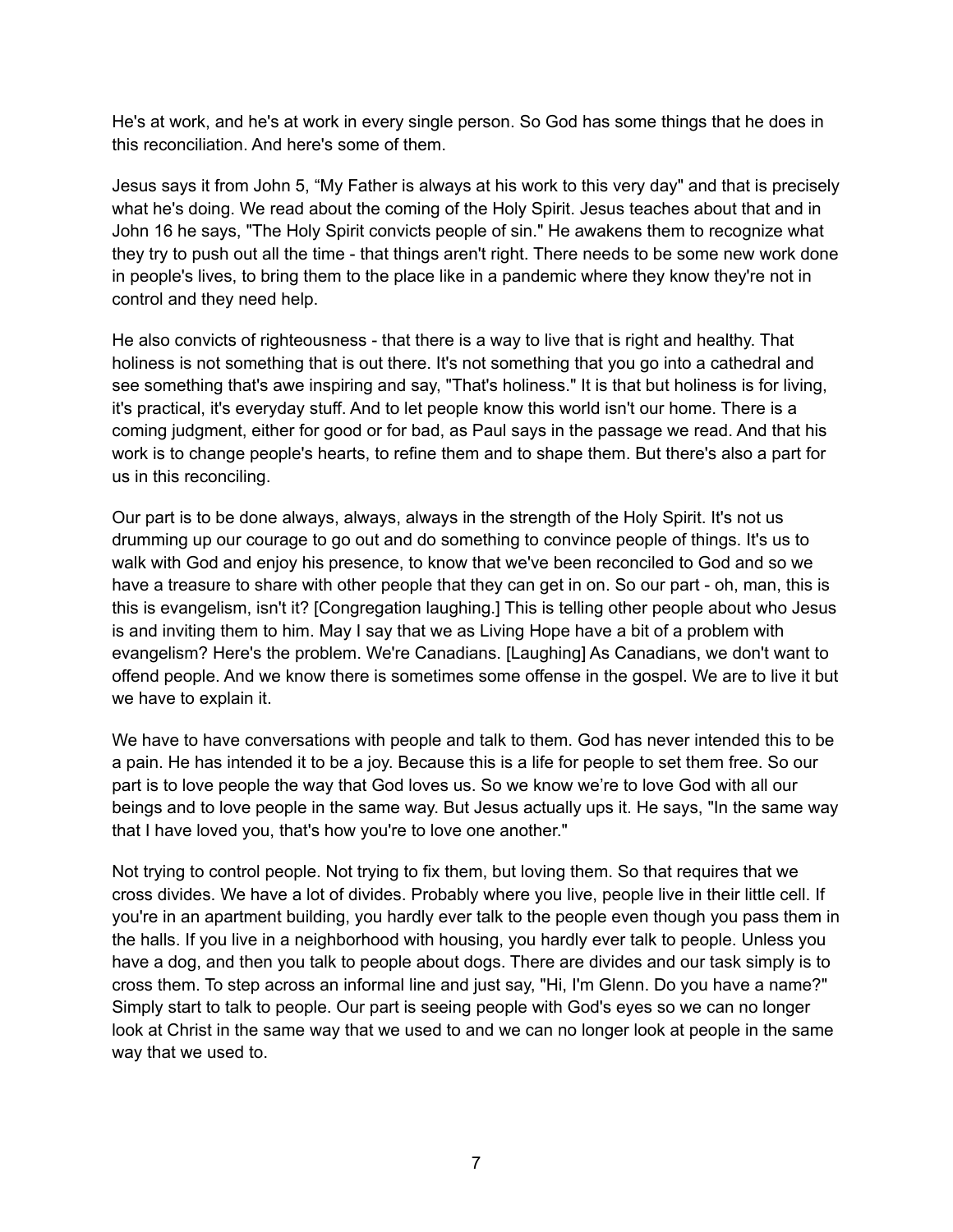Our part is to refuse to judge or condemn. Boy, we've got to get this one down. We are not here to judge people. It's not our job. Jesus says, "Don't judge one another. The same standard that you use to judge others is the standard that will be used for you." So how do we tell them they're doing things wrong? It's not our job. It is our job to talk with them and to invite them to better things, but mostly to invite them to Jesus. And we can trust him to work in their hearts. We can trust him to deal with the things that need to be dealt with. He wants them to turn from sin because it kills them. He wants us to live life to the full. And when we're not loaded with the task of having to judge or condemn other people, it's an easier load.

John Burke in his book, "Imagine Heaven" talks about the home that we're going to go to. In another book he talks about what happens in our attitudes toward people. He says, "At the maximum, only about 10% of what is communicated to people comes through words. But 90% or more comes through our attitudes, our posture, facial expressions, or gestures. And people know what you think of them. Without words, they know. If you really love them, they know it. And if you're really condemning them, they know it even if you don't say it. "You're a mess. You need to get things fixed." Or, "You're precious beyond belief. Precious to my God who has set me free and precious to me." You can't fake this one. They know it.

So, in crossing divides, ask some good questions. Ask something like, "We've been neighbors for a long time. How long have you lived here? Tell me about yourself. Tell me about your family. What's important to you? What's precious in your life?" And do a whole lot more listening than asking. And then in listening, encourage people to trust God. Encourage them to know that he is good. Just as you're not judging or condemning but you're loving, you're representing your Father. You're letting them see what you've got. The sort of amazing, priceless treasure into which you have stumbled.

So I'm going to leave you with a homework assignment. Today, I want you to go to one person and try to find them doing something good. And accuse them of it. Tell them, "I saw you being kind. That is so good. Thank you for doing that." "I saw you exercising creative ability. What you just drew, the thing that you built and put together, the garden that you're raising. That's amazing! That brings refreshment to everybody else around us."

I want you to do that for one person today. And then for the rest of this week, do it for at least one person. Until you come back here next Sunday again. Don't witness to them. Just look for the image of God in them and when you see it, tell them. That is a baby step into us joining our God in the ministry and the message of reconciliation. If you cross those divides and look for life in people, then the conversations of how to share Jesus with them will start to develop.

We're going to share now around the table of communion. The same breathtaking stuff that we read about in 2 Corinthians 5 is the same breathtaking stuff that our Jesus has done for us. He became sin for us, that we might become his righteousness. He gave his life and he called on us to remember that sacrifice, not just as something that we do because we've always done it. It's something that we do because it is our very life. Because our worldview allows us to see who Jesus is, what we have been taken from, and what we have become in Christ.